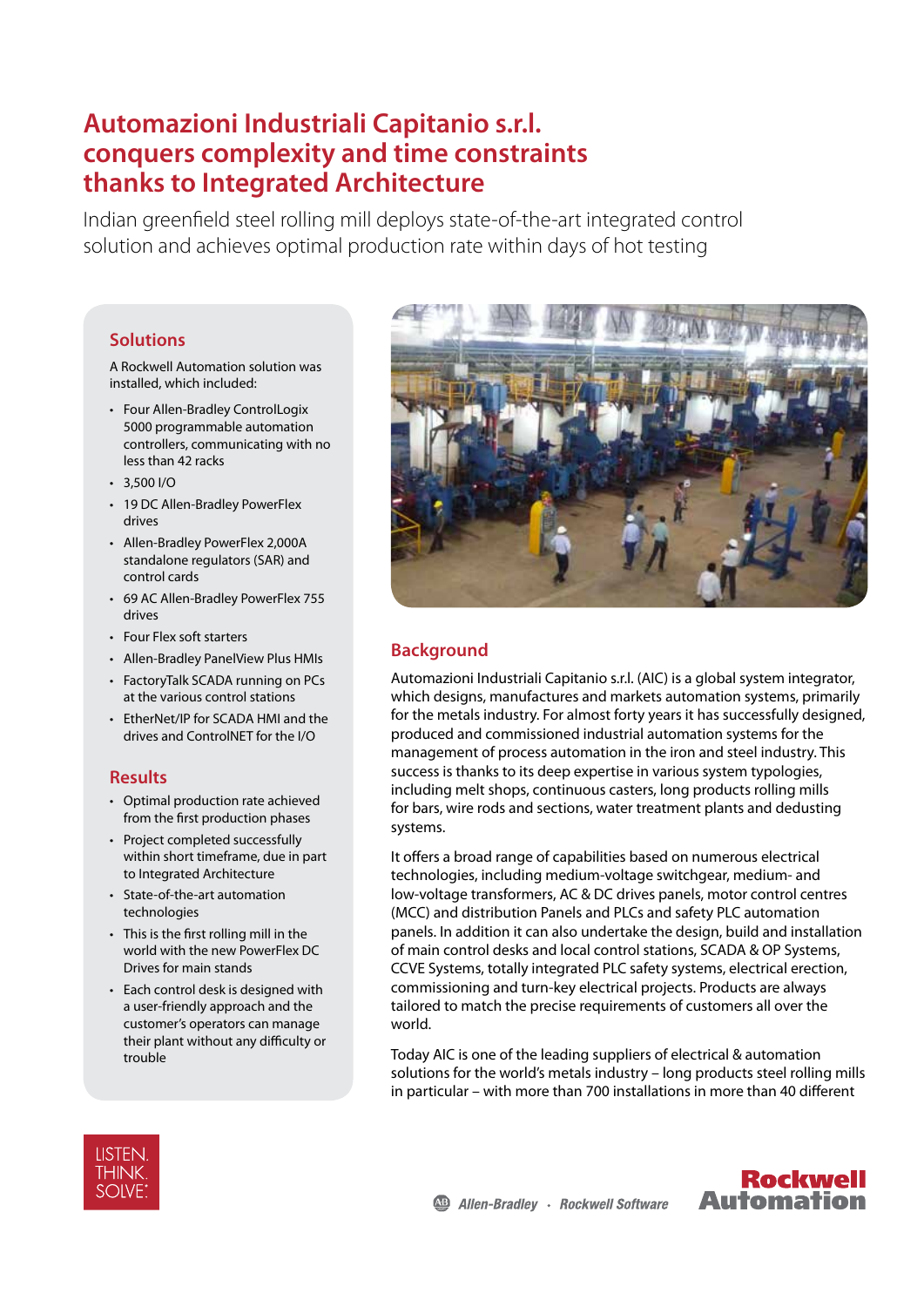countries – many of which use Rockwell Automation solutions. The company's headquarters is in Brescia, Italy and can offer support to its customers all over the world. In addition to its Italian operations, AIC North America Corp, New York, USA and AIC India Ltd., Kolkata, India support the local markets.

In a recent greenfield rolling mill project in India, it combined its own expertise with the product and domain experience of Rockwell Automation to develop a completely integrated control solution within incredibly tight time constraints.

## **Challenge**

The project was undertaken on behalf of an independent Indian steel producer and comprised the design, build, testing and commissioning of the electrical systems for a long stainless-steel product (bar and wire rod) hot-rollingmill, which would sit alongside existing facilities, including another mill.

According to Marco Capitanio, managing director at AIC: "The Indian customer awarded the order for mechanical element of the project to a Swedish company; while we handled the electrical side – working to the Swedish company's specification and with the input of an Indian consultant."

Interaction between all parties continued at all phases of the project, which was broken down into multiple discrete segments – commercial, kick off, engineering (design), engineering (software), manufacturing of the electrical

equipment in our Italian workshop, internal testing (including s/w), shipment to India, erection, cold and hot commissioning and finally support and training.

The mill, developed for stainless and special steel bars, rods and sections, comprised multiple stations, including stands, shears, blocks, finishing lines and cooling beds, all of which required different types of electrical infrastructure, and all ultimately controlled from a number of local command desks and a main command desk.

"To compound the scale and complexity of the installation," Capitanio elaborates, "was the short timescales in which we had to complete the project. This was further complicated by the different working methodologies used by ourselves, the Swedish OEM, the project consultant and the Indian customer. However, as a global company, we are used to dealing with different practices and procedures and took this all in our stride."

## **Solution**

AIC specified, sourced/built and installed all the main and auxiliary motors, all the main and auxiliary AC and DC drives, all PLCs, all main and local control desks, all software for the PLCs and HMIs, the HML& database system and the networks; while also providing the necessary services towards successful project completion (engineering, commissioning and remote support).

The equipment supplied by Rockwell Automation was at the heart of this very impressive installation. Four Allen-Bradley® ControlLogix® 5000 programmable automation

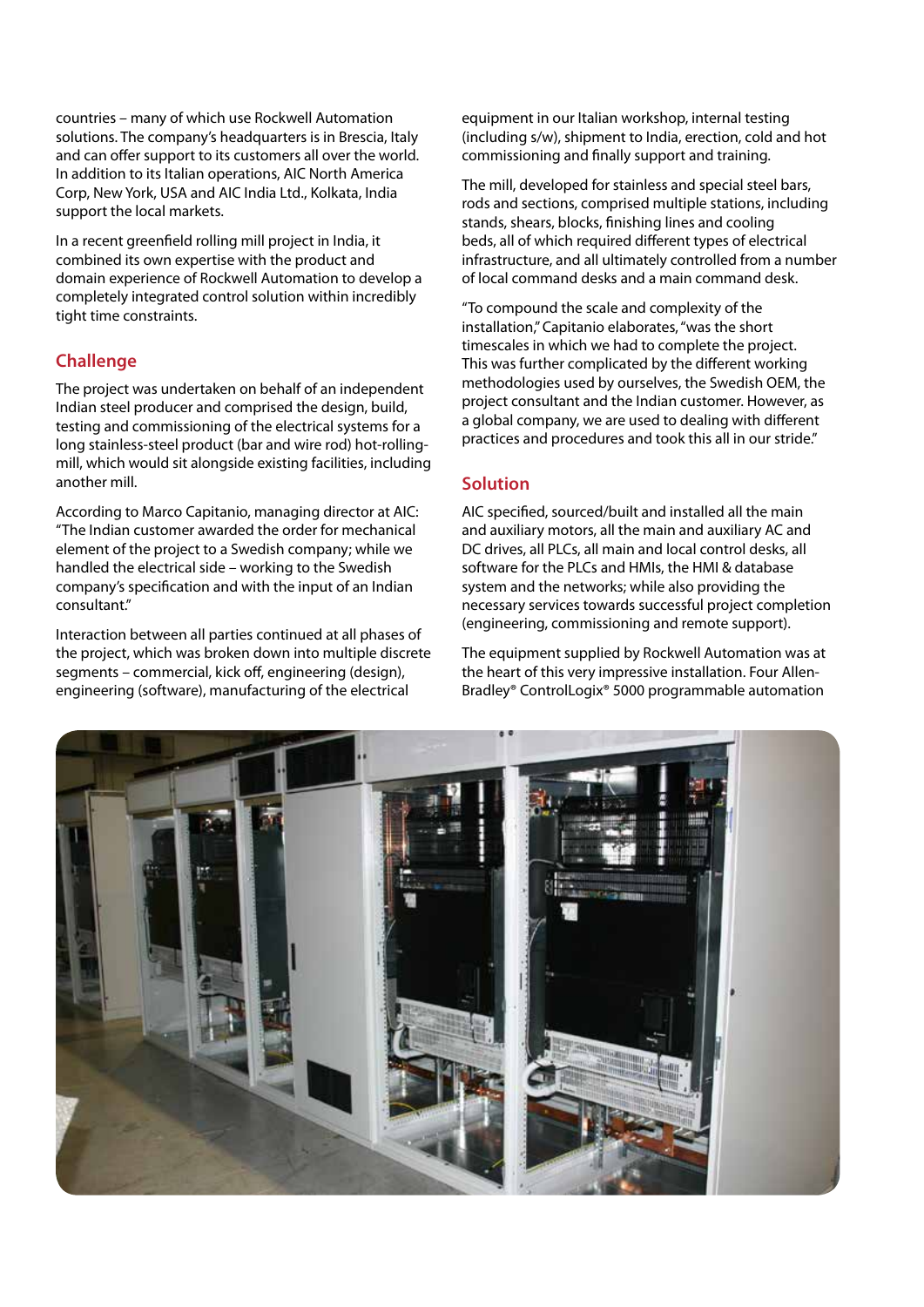

controllers provided the primary control for the line, communicating via 3,500 I/O with no less than 42 racks along its entire length. The racks housed a variety of modules depending on their position and function, but in total 19 DC Allen-Bradley PowerFlex® drives were used including PowerFlex 2000A standalone regulators (SAR) and control cards. 69 AC Allen-Bradley PowerFlex755 drives were also used to control the roller tables, shears pinch rolls, laying forming head and the bar and coil handling, along with four FLEX™ soft starters for the pumps.

*The AIC automation & HMI software gives the customer integrated management of each area of the plant using just one platform, from the reheating furnace all the way up to the handling of the finished products*

Allen-Bradley PanelView™ Plus HMIs were used for some operator panels with FactoryTalk® SCADA running on PCs at the various control stations. Two networks were deployed: EtherNet/IP® for SCADA, HMI and the drives (the



drives are in a redundant configuration) and ControlNET® for the I/O.

"We use axis control supplied by the ControlLogix PAC to control the start/stop shear and the laying head," Capitanio explains, "and the system is very efficient. The performance in terms of tolerance (cutting/positioning) is very good. The AIC automation & HMI software also gives the customer integrated management of each area of the plant using just one platform, from the reheating furnace all the way up to the handling of the finished products."

#### **Results**

"Our Indian customer has now got a fully integrated control architecture, which as well as helping during commissioning also allowed them to reach nominal capacity within just a few days of the hot testing," exclaims Capitanio. "Even though the start up and project time was shorter than market average for India, we achieved all the primary objectives with the projects timeframe."

AIC's customer also benefits from remote access. In the first instance an employee was left on site to deal with any issues. "We left one guy on site," Capitanio explains. "Now there is no need, we can do it all remotely. Maintenance is also much easier with the Rockwell Automation® Integrated Architecture®.

"We have been working with Rockwell Automation since before 2000," Capitanio concludes. "Since our first project, we have established a great working relationship. Its people are very flexible and its products are very good, offering the high performance we demand. Problem solving is always quick and easy. In this project we also involved Rockwell Automation in India, so there was a good interaction at a local level."

#### **Additional Information www.rockwellautomation.com**

The results mentioned above are specific to AIC's use of Rockwell Automation products and services in conjunction with other products. Specific results may vary for other customers.